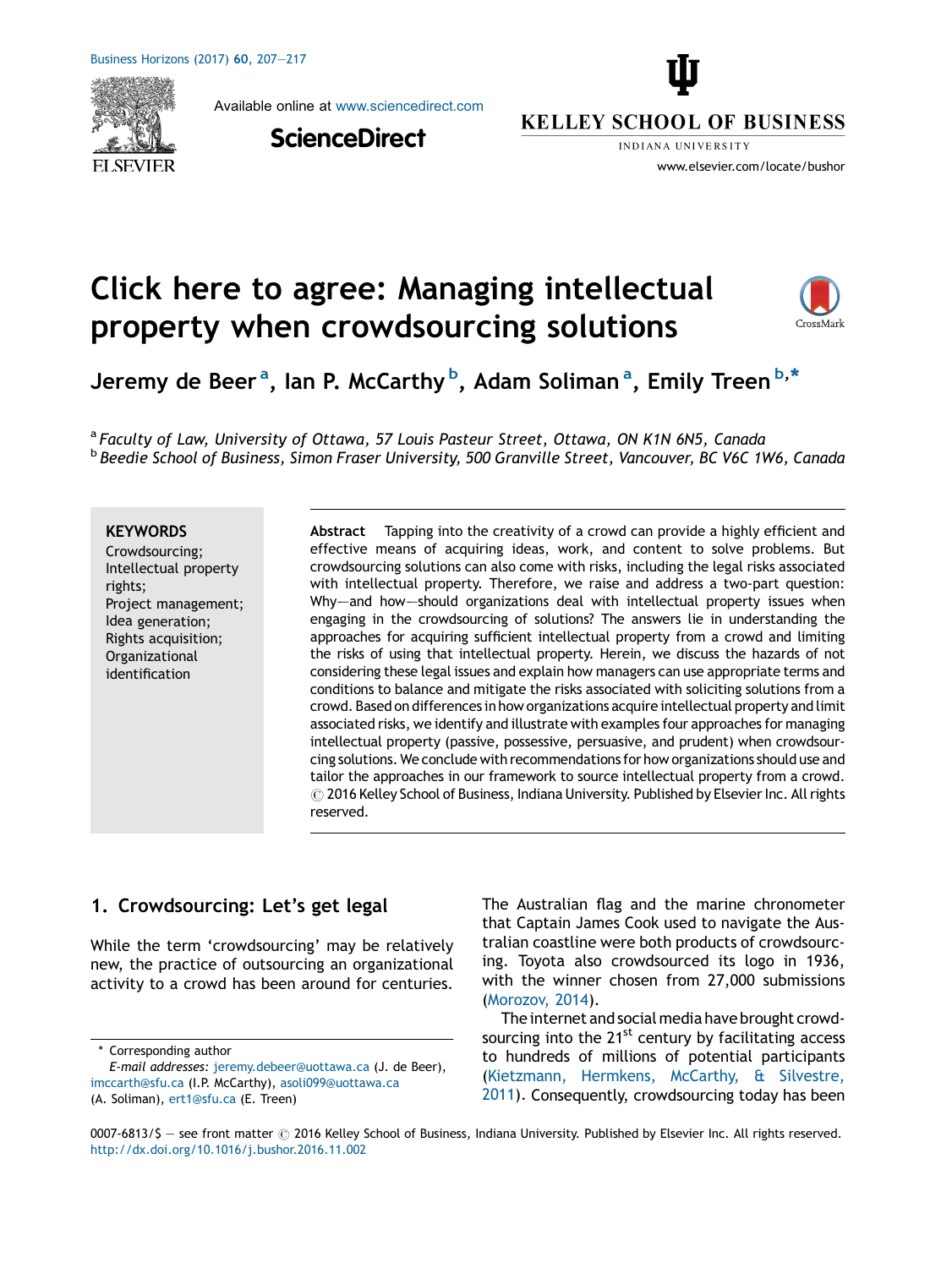defined as an ''online, distributed, problem-solving and production model that leverages the collective intelligence of online communities to serve specific organizational goals'' [\(Brabham,](#page-9-0) 2013, p. xix). Organizations employ crowdsourcing to construct, assimilate, and harness crowd capital that is used to (Prpić, Shukla, [Kietzmann,](#page-10-0) & McCarthy, 2015):

- $\bullet$  Make decisions between known choices (crowd voting);
- $\bullet$  Undertake small jobs (microtask crowdsourcing); and
- Innovate and solve problems (crowdsourcing solutions).

While the legal aspects of crowdsourcing can be diverse–—involving tax, investment, and employment law–—we focus specifically on the intellectual property issues that arise when crowdsourcing solutions. An understanding of the legal considerations surrounding intellectual property is crucial to leverage the crowd successfully and safely in search of innovative solutions.

Two examples highlight the importance of firms recognizing the potential intellectual property management risks associated with crowdsourcing solutions. One is the case of PhantomAlert, a mobile app that alerts drivers regarding traffic conditions, road hazards, and traffic enforcement locations, based on data crowdsourced from its users. PhantomAlert recently asserted claims against Waze, a competing traffic management app acquired by Google in 2013 that also sources its data from the crowd. In 2015, PhantomAlert successfully registered copyright ownership of its compiled data, and subsequently alleged that Waze copied its proprietary points of interest for use within the Waze appwithout PhantomAlert's permission. On March 4, 2016, a California court ruled that PhantomAlert's claim of copyright infringement could proceed (PhantomAlert Inc. v Google Inc. et al., 2016). For businesses, litigation associated with crowdsourced content like this can be a risky and expensive exercise.

A second example illustrates the non-legal risks that can surface from intellectual property management, relating to mismanaged expectations and perceived unfairness. Moleskine, a popular stationery brand, partnered with DesignBoom, an advertising agency, to crowdsource the design of a logo for its blog. Moleskine offered a  $\in$ 7,000 prize for the best design but retained property rights for all submissions. Only one winner would benefit, yet all participants would lose ownership of their designs with no compensation. Additionally, the contest terms and conditions were written in confusing legal jargon. As a result, the design community lashed out at Moleskine for what was perceived as profiteering and free riding on the intellectual property rights of creative fans of the brand [\(Opp,](#page-9-0) 2011). Moleskine's lackluster response to criticism on Facebook–—including the company's claims that it was not the only organization to engage in such a strategy and that contributors were not obligated to participate if they felt that the conditions were unfair–—prompted further backlash and, subsequently, an apology from the company.

Both of these examples demonstrate organizations' need to consider intellectual-property-related risks when sourcing solutions from the crowd. Therefore, in this article, we aim to answer a two-part question: How–—and why–—should organizations deal with intellectual property issues when engaging in crowdsourcing solutions? To do this, we first present some recent scholarly contributions related to managing intellectual property and crowdsourcing. Second, we discuss the importance of terms and conditions as the principal legal mechanism for organizations to acquire appropriate intellectual property rights and limit risks. We then present a framework for understanding and responding to issues regarding intellectual property management in crowdsourcing. The framework is based on two legal considerations that organizations must be mindful of when engaging in solutions crowdsourcing: the need to acquire sufficient rights from the crowd to achieve organizational objectives, while also ensuring that the terms and conditions limit liability exposures associated with using crowd content. Based on these two caveats, we present and illustrate four different approaches to managing crowdsourced intellectual property. We conclude by offering recommendations for businesses managing intellectual property when crowdsourcing solutions.

## 2. Hazardous material: Intellectual property-related risks from crowdsourcing solutions

Crowds can serve as a significant resource for firms and offer potential payoffs if their contributions are valuable and used effectively [\(Franke,](#page-9-0) Keinz, & [Klausberger,](#page-9-0) 2013). Crowds, however, are not governed by employment laws that might stipulate employer rights ownership of employees' creative works. As a result, in designing crowdsourcing endeavors, organizations must incorporate plans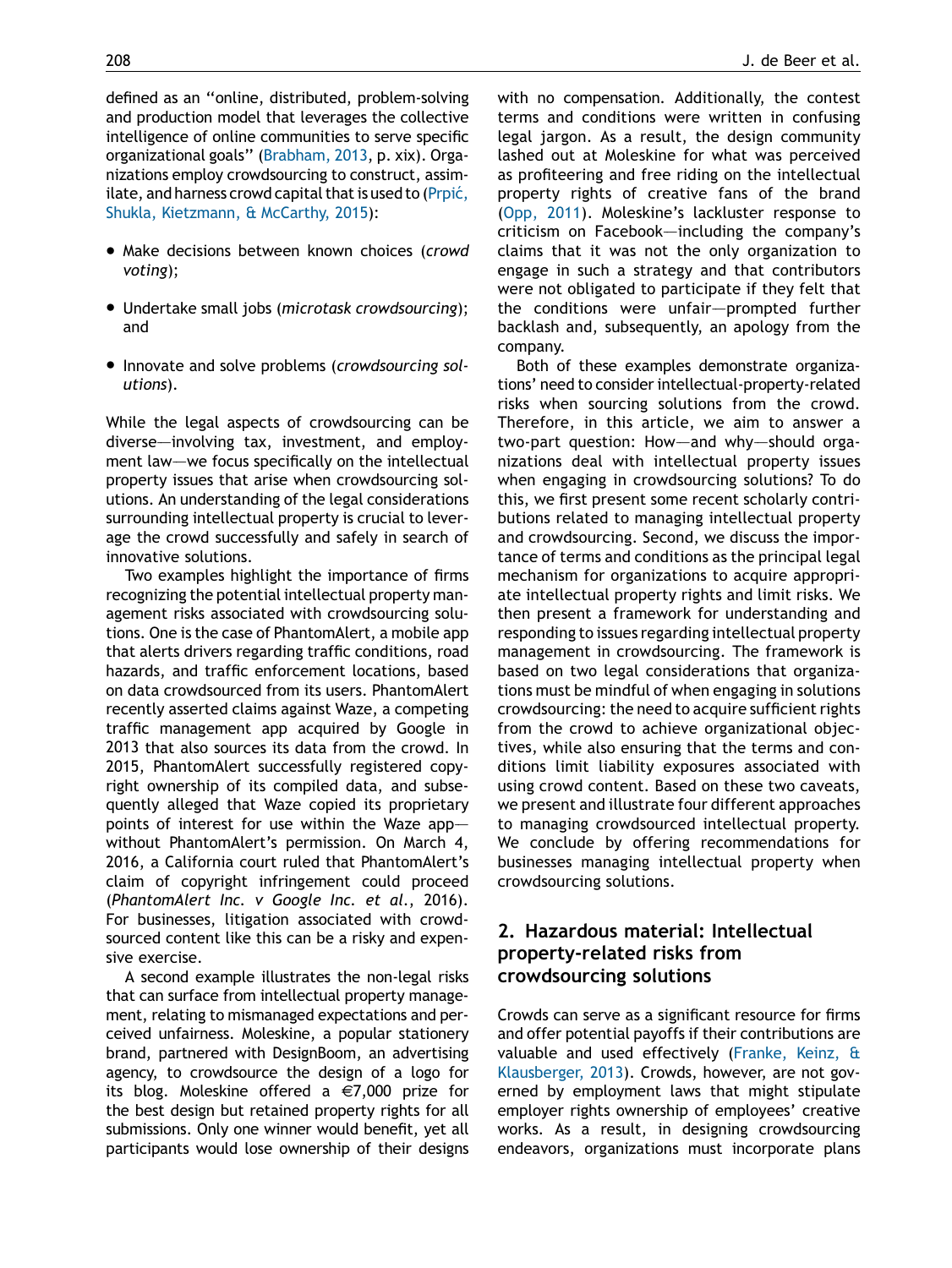for obtaining permission from rights owners to use their crowdsourced content. Likewise, employers are vicariously liable for the illegal actions of employees, but not for the illegal actions of contractors or solutions providers from an independent crowd. Thus, the default rights and liabilities are opposite in employment and crowdsourcing situations. By default, employers have both rights and liabilities in respect to employee-sourced content. Solution seekers have, by default, no rights or liabilities in respect to crowdsourced content. This creates a unique situation for organizations and presents a number of challengesrelated to the crowd's property rights; managers must become aware of these before entering into crowdsourcing arrangements. The process of making decisions about the acquisition of rights and limitation of liabilities associated with content sourced from the crowd is what we refer to as intellectual property management.

Much of the scholarly literature pertaining to intellectual property in crowdsourcing discusses the need to protect the organization legally from contaminated content (i.e., content owned by third parties) while maximizing contributions from the crowd. The basic dilemma isthis: The more a business demands of a crowd to meet its own needs (i.e., aggressive legal approach to managing intellectual property), the less the crowd is inclined to participate in the exercise. A less aggressive legal approach makes a crowd more inclined to participate but jeopardizes the success of a crowdsourcing project with more legal risk.

The importance of finding an equalized approach is highlighted in an article about the limitations of crowdsourcing, wherein [Aitamurto,](#page-9-0) Leiponen, and Tee [\(2011\)](#page-9-0) suggested that the value of intellectual property depends on balancing risk mitigation with participation. Expressing a similar sentiment, [Pedersen](#page-9-0) et al. (2013) explained that the success of a crowdsourcing campaign may rest on the organization's ability to attract and retain a knowledgeable and skilled crowd, hinting at the need for a persistent and mutually beneficial arrangement between the crowd and the organization.

In the area of citizen science (i.e., scientific research assisted by the crowd), planning how to address users' intellectual property rights must be considered when commercialization of a solution is expected or sought. It has been argued that crafting terms and conditions in plain language and properly acknowledging participant contributions through fair recognition are both important (Scassa & [Chung,](#page-10-0) [2015](#page-10-0)). Similarly, Alexy, [Criscuolo,](#page-9-0) and Salter (2011) recommended that the terms and conditions of crowdsourcing initiatives address stipulations about the ownership, originality, and use of intellectual property generated therein–—and that crowd participants be required to sign in order to participate. Specifically, it is important to have explicit terms and conditions that protect the organization's intellectual property and guard against the risk of contamination ([Alexy](#page-9-0) et al., 2011).

While the extant literature stresses balancing the crowd's needs with those of the organization, there has been little discussion about how organizations can actually do so. We build on this by presenting a framework of intellectual property management approaches that organizations can consider when crowdsourcing solutions. Next, we present the role of terms and conditions in crowdsourcing, its impact on intellectual property management, and how it can influence the success of crowdsourcing beyond legal ramifications.

## 3. Terms and conditions apply

A crowdsourcing initiative represents an agreement between the organization and crowd members; thus, it is vital that the nature of the agreement be firmly established. The legal cornerstone of any crowdsourcing initiative is a carefully considered set of contractual terms and conditions. Terms and conditions may outline how intellectual property will be handled, contain provisions intended to limit exposure to third-party liability, and include information that can attract or repel contributors.

It is important to note that potential crowd contributors can be motivated to participate-or dissuaded from participating-based on their perceptions of fairness regarding how organizations will treat their intellectual property. In a study considering the antecedents and consequences of expectations of fairness in crowdsourcing, [Franke](#page-9-0) et al. [\(2013\)](#page-9-0) found that perceptions were influenced by the distribution of value relating to profits, reputation, and intellectual property, as well as the transparency of terms and conditions. Expectations of fairness, in turn, influenced the tendency of potential contributors to participate, and expectations around intellectual property had the strongest influence on propensity of the crowd to participate. Stipulations relating to these expectations are outlined in the terms and conditions; they should be molded to align with crowdsourcing goals while keeping fairness and transparency in mind to protect the firm and maximize contribution from the crowd.

The degree to which all crowdsourcing participants understand their legal rights and responsibilities is impacted significantly by the language and form of the governing contract, and is key among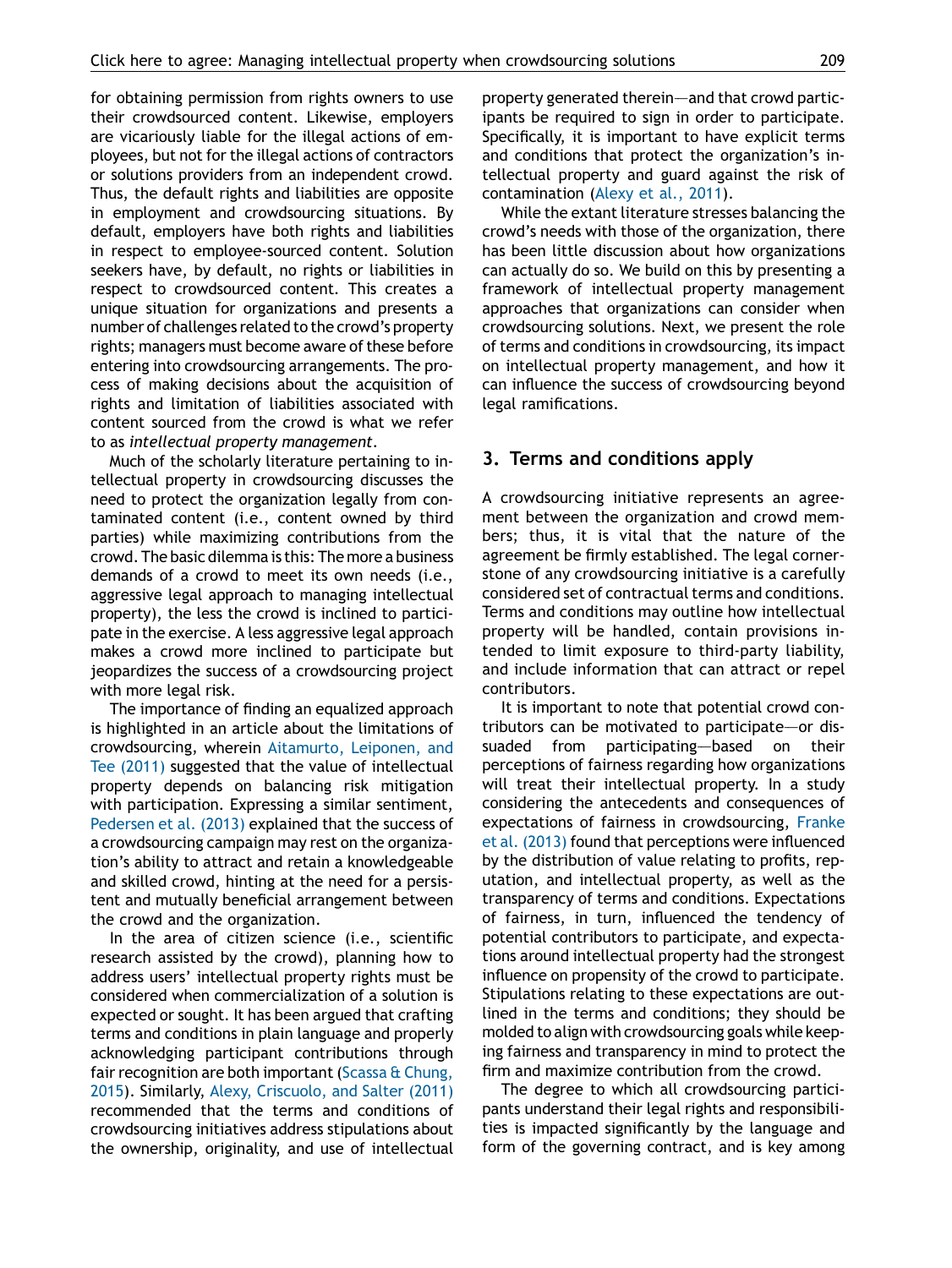the determinants of transparency and perceived fairness. In some cases, individually negotiated intellectual property agreements-conducted by expert crowdsourcing intermediaries such as NineSigma, Innocentive, and eYeka–—might be provided as part of a service offering. More often, however, standard-form contracts are typical.

There are various ways in which crowd members can agree and be bound to online contracts, termed modes of adhesion. Among these, click-wrap agreements tend to be the most commonly used. 'Click-wrap' is derived from the licensing practice associated with software and media sold in plastic shrink-wrap. Courts agree that when customers open such shrink-wrap packaging, they contractually agree to whatever is printed on it. Click-wrap agreements are the internet equivalent, whereby relevant terms and conditions are presented digitally to the participant, who must then 'sign' the contract by clicking to agree. Alternatively, a browse-wrap agreement is much less conspicuous and is formed merely by accessing or using a website containing a link to relevant terms and conditions. The terms are usually accessible through a link in small font and dull color at the bottom of a web page, and stipulate that access or use of the web page/platform legally binds users to the contents of the agreement.

It can be argued that participants who submit content do so with the expectation that their work may be used by the soliciting organization. The premise of implied license is a defensive measure employed by firms to convey that permission was given to use a copyrighted work. However, an implied license should only be considered as a last resort (i.e., absent a click-wrap or browsewrap agreement) to correct mistakes. It is certainly not best practice for an organization to consider implied license as a means of limiting liabilities.

Contracts play a crucial role in crowdsourcing initiatives, serving an important purpose in perceived transparency, managing expectations, and avoiding backlash from the crowd. As mentioned, crowds' expectations and perceptions of fairness can greatly influence their decision to participate ([Franke](#page-9-0) et al., 2013). In any given crowdsourcing effort, if the mode of adhesion can be perceived as nontransparent or unfair, this can negatively influence participation or cause backlash following participation. In the same way that organizations must consider not only the legal aspects of the modes of adhesion but also the non-legal ramifications, so too must they consider the legal and nonlegal ramifications related to shaping the terms and conditions.

In the following section, we present two important legal considerations for organizations– acquiring rights and limiting liabilities associated with intellectual property—that impact the stance of the terms and conditions of a crowdsourcing initiative. Together, these considerations form the basis of a framework that can help organizations determine the most appropriate formulation of terms and conditions. This framework facilitates specific, actionable decisions about how to balance the need between firm protection and participation maximization, and identification of operational components to increase crowdsourcing success.

# 4. Managing crowdsourced intellectual property

In this section, we show how certain factors–—such as appropriate terms and conditions–—can be used to acquire intellectual property and limit liabilities. We also discuss the impact of the dimensions of our framework in managing crowdsourced intellectual property.

## 4.1. Acquiring rights

The first dimension of the framework centers on understanding how the acquisition of intellectual property can vary. Some crowdsourcing initiatives may have no need or desire to own crowdsourced intellectual property. Such is the case with Call for Targets, a crowdsourcing initiative focused on collaborative drug discovery, which specifies that no transfer of IP rights is required (Lessl, Bryans, [Richards,](#page-9-0) & [Asadullah,](#page-9-0) 2011). This may not always be the case, though, as many organizations will–—to varying degrees–—wish to appropriate intellectual property from the crowd. Therefore, acquiring is a critical legal aspect of crowdsourcing intellectual property, which we define as the degree (low to high) to which an organization seeks to acquire the intellectual property rights of crowd solutions. The lowest level of rights acquisition is one in which the organization takes no measures to acquire any intellectual property rights. At the other extreme, the highest level of rights acquisition is one in which the organization takes measures to fully and exclusively acquire all intellectual property rights of a crowd, as well as its solutions.

The acquire decision can be a major source of legal risk and confusion, as expectations may differ between the crowd and the organization seeking solutions. In any crowdsourcing scheme, it is imperative that the organization acknowledge participants' expectations to have ownership of their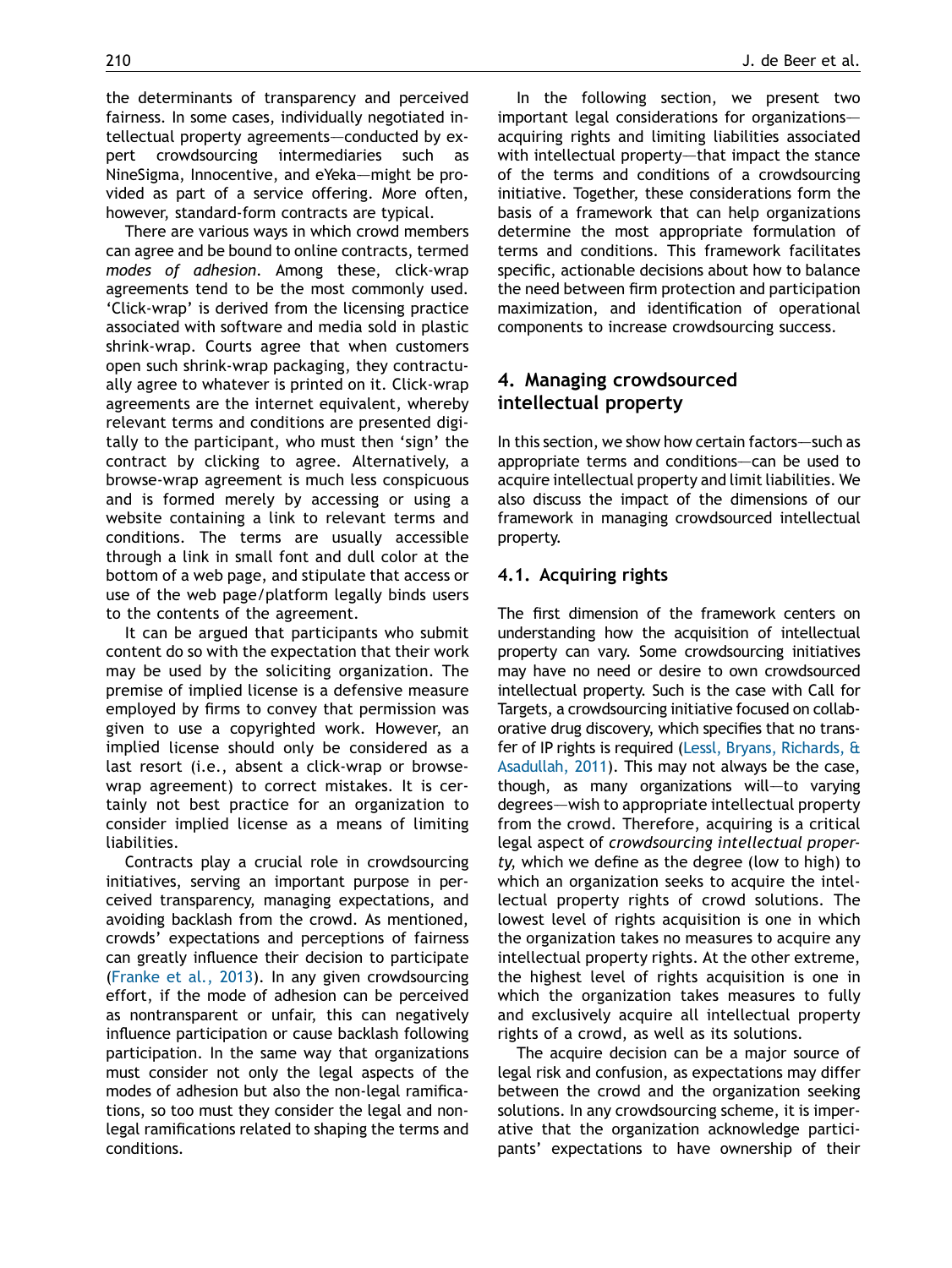created work, determine an appropriate intellectual property acquisition strategy, and ensure that participants understand the degree to which ownership is transferred to the organization by outlining this in the terms and conditions.

Fully acquiring intellectual property necessitates that crowdsourcing participants assign all rights exclusively to the solutions seeker. In this scenario, the organization takes full ownership of the submitted intellectual property. If no restrictions are specified in the written assignment of title, the organization is able to further transfer or license the content to third parties. Following a transfer/ assignment of rights, the original creator can no longer use or authorize others to use the content.

A less extreme approach toward acquisition entails obtaining a license to the content as opposed to a full assignment of ownership. In such situations, the licensee's (i.e., solution seekers) rights and responsibilities will be determined according to the specific terms of the license. An exclusive license prevents a licensor from re-licensing those rights without explicit permission from the licensee. A non-exclusive license can be an appropriate approach when seeking solutions from the crowd, especially in creative settings. This arrangement allows a crowd contributor to continue using their submitted content and license it to other parties, while sub-licensing rights can enable the business seeking solutions to do the same.

In all of these situations, there will be details regarding the scope of the assignment or license that will impact where the approach falls on the spectrum of rights acquisition. For example, agreements may vary as to duration (i.e., time-limited or permanent), location (i.e., territorial or worldwide), format (i.e., digital, analog, or any format), and revocability (i.e., revocable or irrevocable), amongst other details. Considerations also exist regarding compensation, with terms ranging from entirely royalty-free to one-time payment to pay-per-use models, which can impact how fair an arrangement may be to the crowd.

#### 4.2. Limiting liabilities

The second dimension in our framework centers on legal risk associated with the presence of any third-party-owned intellectual property that may be included in content submitted by the crowd. When participants include content in their submissions that they themselves did not create or are unauthorized to reuse/redistribute, this is considered intellectual property contamination. Intellectual property contamination is a risk that is common not just to the crowdsourcing of solutions, but also to innovation in general; it involves using, combining, and building on existing content.

Limiting liabilities can be a difficult balancing act, as there are legal barriers to what can be contracted with crowdsourcing participants. Specifically, agreements are only binding for those in a relationship governed by the contract. This means that a participant cannot legally limit the rights of third parties whose intellectual property rights may be infringed by the competition's organizer. If participants include protected content in their submissions that is not their own, it presents a considerable risk to the organization and can lead to costly and drawn-out litigation.

Potential contamination problems are related to the ease with which participants in a crowdsourcing initiative can integrate unlicensed audio, visual, or technical elements into their own work. This could include copyright-protected music dubbed onto a user-generated video; a copyright-protected image included in a collage; a trademarked word, slogan, or logo mixed into a submission; or a patented invention or confidential information integrated into a proposed technical solution. While participants are afforded the chance of a 'fair use' defense, an organization seeking solutions may not be so fortunate–—particularly if there is obvious commercial motivation. In such situations, it is rarely defensible to plead ignorance or try to shift blame upon others.

We define the limiting liabilities dimension of the framework as the degree (low to high) to which organizations seek to safeguard themselves from potential liabilities associated with crowdsourced solutions. The lowest degree of liability limitation is one in which the organization takes no legal measures to limit its liabilities regarding contamination. At the other extreme, the highest degree of liability limitation is one in which the organization takes extensive measures to protect itself from any contamination risks that could accompany crowdsourcing solutions.

Limiting liabilities in crowdsourcing is not merely a matter of being proactive or reactive. Rather, this dimension of our framework reflects the nature of the legal steps taken to address liability issues that may later arise. A number of factors can influence how exposed or reserved an organization can be in terms of limiting liabilities. Of course, organizations can take non-legal steps to limit exposure to liabilities from intellectual property contamination, such as vetting each submission– or, at least, selected submissions–—for potential problems.

One way in which the firm can position itself legally is via the 'terms and conditions' provisions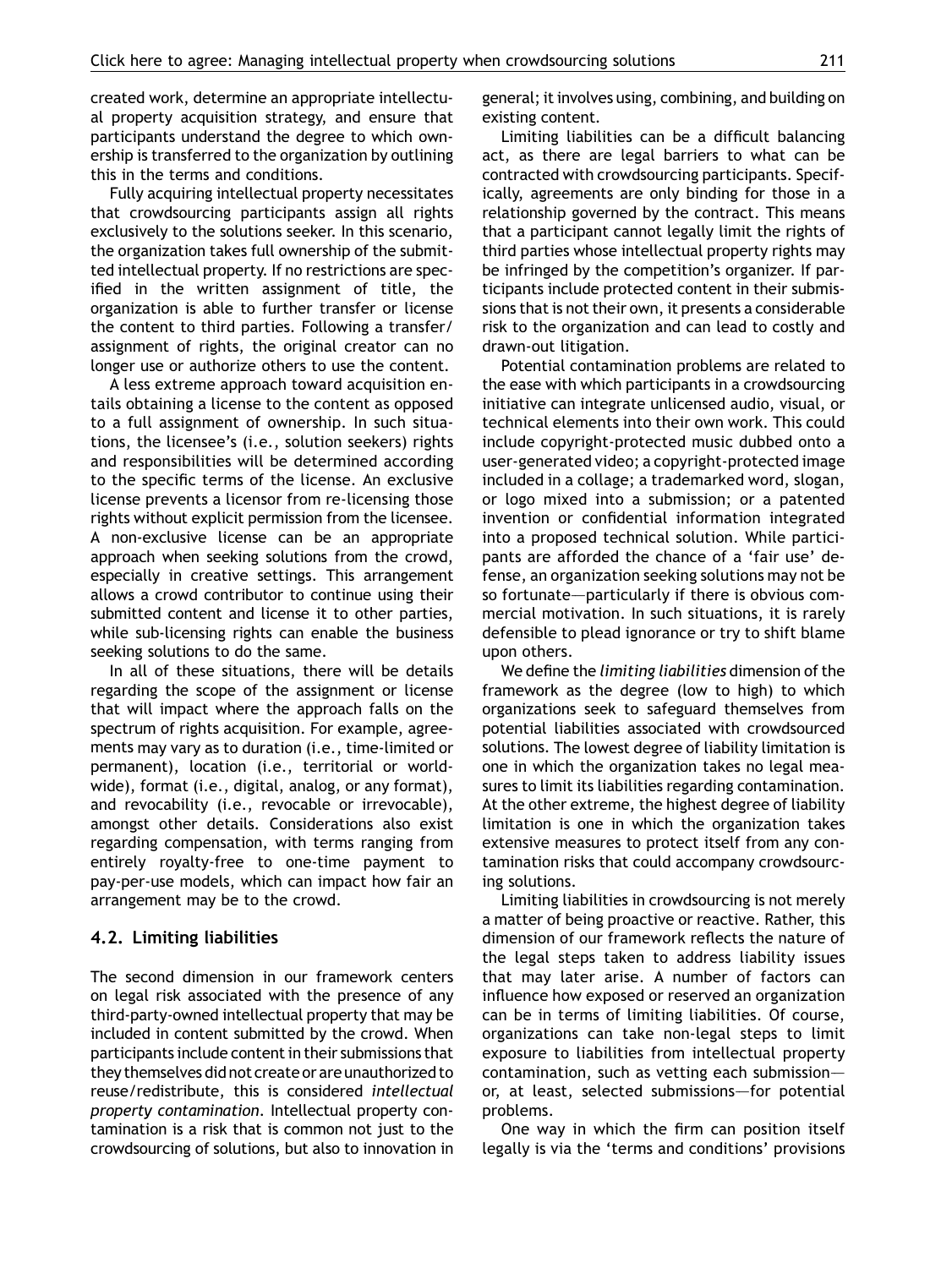surrounding originality and ownership of intellectual property. While the risk of intellectual property contamination can be a motivating factor behind imposing onerous and extensive terms and conditions [\(Alexy](#page-9-0) et al., 2011), their potential negative impact on participation should be weighed. For example, requiring solution providers/participants to formally prove ownership of intellectual property rights for their submissions—such as through a registered copyright provides more protection for the firm, but creates more work for contributors.

Alternatively, or in addition to this, organizations can require/obtain participant confirmation that the submissions do not infringe upon any third parties' intellectual property rights. Such specific promises may be referenced as a representation or a warranty. A representation is a statement about a material fact that induces the other party to enter into a contract. For example, a participant may represent that she has the legal authority to enter into an agreement to license intellectual property to the crowdsourcing organization. Breach of representation may entitle the other party to cancel the contract and recover costs.

A warranty is slightly different. It is a promise that something is or will be true, and entitles the other party to be compensated if matters turn out otherwise. For example, a participant may warrant that there is no unlicensed third-party content in a submission or that any thirdparty content in a submission has been authorized for use. They may also warrant that the submission is free of all liens or demands by any third parties and that it has not been entered in other contests or distributed previously in any media, which otherwise could also be a source of liability for an organization.

An even more cautious approach, at the higher end of the spectrum of liability limitation, would be to include an indemnity provision in a contract formed either upon a provider's submission of a possible solution or upon being selected as a winner by the solutions seeker. An indemnity clause might state, for example, that the participant must pay or reimburse any costs associated with an infringement claim by a third party against the crowdsourcing organization. However, an indemnity clause does not guarantee that a crowd member has the means to pay or reimburse these costs.

In sum, as obtaining tainted content can be worse than obtaining no content at all, caution must be exercised to avoid a lawsuit by a third party that claims intellectual property rights in crowdsourced content. And while this protective stance is important, organizations must also consider how this might motivate or dissuade participation from the crowd.

# 5. Four approaches and illustrative examples

Having introduced key legal considerations for crowdsourcing solutions, we now describe how these combine to generate a framework of four approaches for managing crowdsourced intellectual property: passive, possessive, persuasive, and prudent (see Figure 1). In this section, we explain each approach; describe its benefits and drawbacks, as well as what is involved; and provide an illustrative example. The four examples were selected to demonstrate how intellectual propertyrelated terms and conditions can vary, and how they can be designed appropriately to match the legal considerations. A summary of the examples and their approaches to acquiring, limiting, and managing intellectual expectations is provided in [Table](#page-6-0) 1.

#### 5.1. Passive: Threadless

Organizations that employ a passive approach to managing crowdsourced intellectual property are not concerned with acquiring intellectual property rights from the crowd and are less active in limiting liabilities. This approach may be more common with organizations that use and experiment with crowdsourcing of solutions for the first time,



Figure 1. Legal approaches to crowdsourcing intellectual property

IP = intellectual property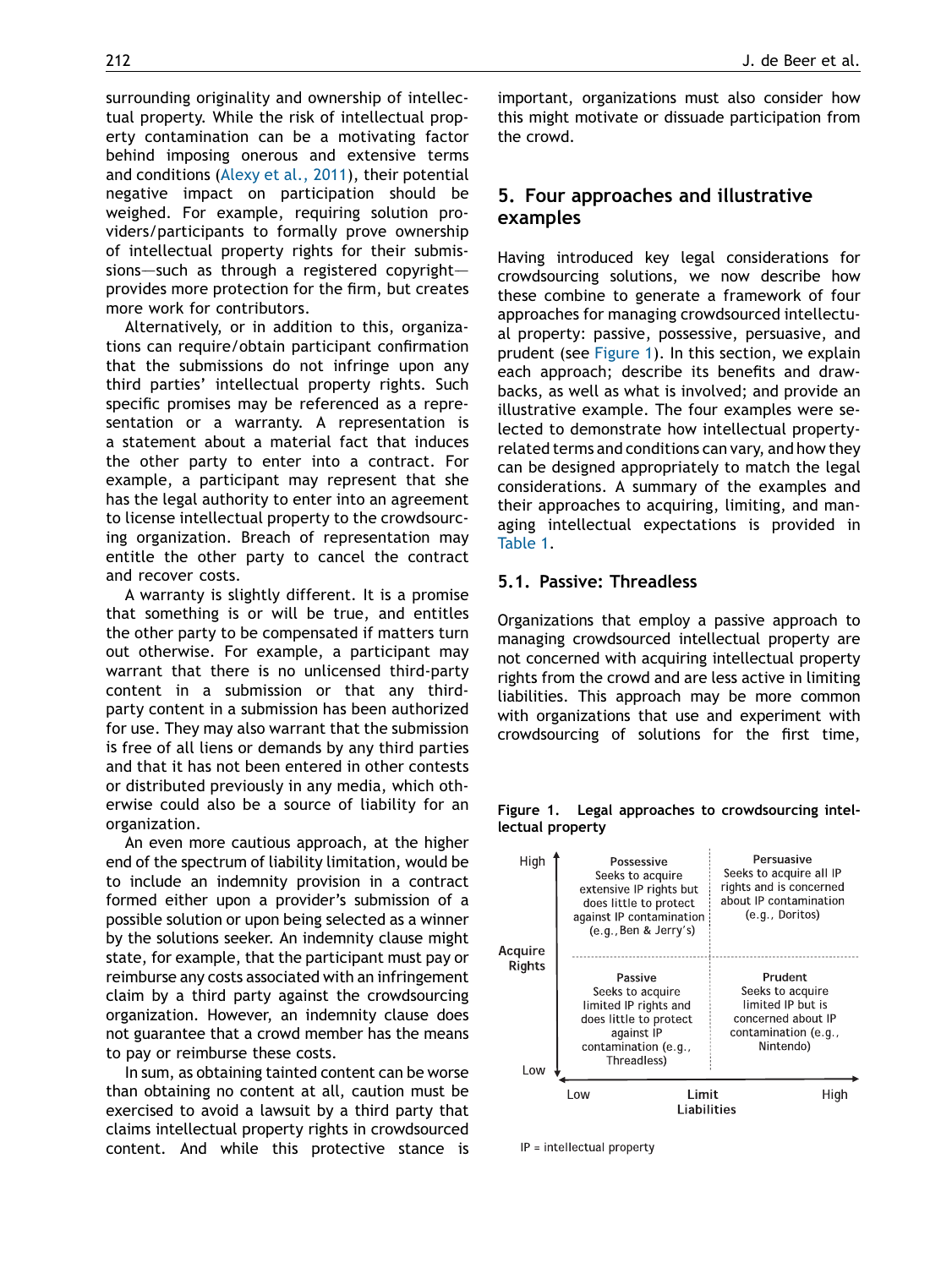| Approach to<br>managing<br>crowdsourced IP | Example<br>organization<br>and campaign       | <b>Presentation of</b><br>terms and<br>conditions                                                                    | Summary of the IP<br>management approach                                                                                                                                                                                                           |
|--------------------------------------------|-----------------------------------------------|----------------------------------------------------------------------------------------------------------------------|----------------------------------------------------------------------------------------------------------------------------------------------------------------------------------------------------------------------------------------------------|
| Passive                                    | <b>Threadless</b>                             | Click-wrap<br>Dense terms<br>Well-structured<br>Includes payment<br>schedule<br>Word count = $7,563$                 | Rights acquired by non-exclusive license<br>Management of liabilities relies on<br>norms-based community enforcement<br>of IP rights                                                                                                               |
| Possessive                                 | Ben & Jerry's<br>flavor submissions<br>portal | Browse-wrap<br>Easy to read and<br>user-friendly<br>Word count = $722$                                               | Rights acquired by transfer<br>with no management of liabilities                                                                                                                                                                                   |
| Persuasive                                 | Doritos-Crash<br>the Super Bowl               | Click-wrap<br>Long, paragraph-sized<br>clauses<br>Uppercase font that<br>impairs readability<br>Word count = $9,071$ | Rights acquired by transfers for all<br>semifinalists and by non-exclusive<br>license for all other participants<br>No liability for third-party content<br>or errors on the platform<br>Indemnity clause includes<br>Frito-Lay and its affiliates |
| Prudent                                    | Nintendo's<br>#ZeldaFan<br>contest            | Using hashtag #ZeldaFan<br>signifies agreement<br>Easy to read<br>Word count = $2,846$                               | Rights acquired by non-exclusive license<br>$\blacksquare$<br>Winner required to execute and<br>deliver a release of liability<br>No professional content allowed<br>Must be original, non-commercial work                                         |

<span id="page-6-0"></span>Table 1. Example organizations and approaches to managing crowdsourcing intellectual property

especially organizations that are not equipped with legal teams to forecast all the risks associated with intellectual property in crowdsourcing. This kind of approach may also exist when other protection mechanisms are in place to mitigate the risk of liability, such as a self-governing community within the crowd.

Such is the case with Threadless, one of the world's longest-running and most successful crowdsourcing companies. Users submit t-shirt designs, which are then voted on by the crowd and sold by the company ([Lakhani](#page-9-0) & Kanji, [2008\)](#page-9-0). The terms and conditions of the Threadless website reflect intellectual property arrangements based on community expectations and social norms, and do not focus entirely on formal clauses limiting liabilities. This places Threadless on the low end of the liability limitation dimension. Additionally, by acquiring limited, non-exclusive rights, Threadless seeks to obtain only that which is sufficient to serve the purposes of the company, allowing users to retain ownership of the rights for their designs. The terms and conditions are structured in a way to encourage participation to the extent that users actively enforce intellectual property rights.

## 5.2. Possessive: Ben & Jerry's flavor ideas

Organizations that employ a possessive approach to managing crowdsourced intellectual property are very concerned with acquiring intellectual property rights from the crowd and are less active in limiting liabilities. Consider Ben & Jerry's, which has on numerous occasions leveraged the crowd's potential for ideas, both to market its brand and to generate original ice cream recipes and flavor names [\(Harman,](#page-9-0) 2016). Like many food and beverage companies, Ben & Jerry's operates a web portal via which ideas can be submitted. These 'unsolicited' idea portals exemplify a possessive approach: Ben & Jerry's acquires ownership of all the submitted suggestions but does not employ extensive measures within the terms and conditions to limit its liabilities in the case of intellectual property contamination.

Via its open idea portal, Ben & Jerry's seeks to acquire a transfer of rights in unsolicited ideas from the crowd. Here, the terms limiting liabilities are less comprehensive than those involved when ideas are directly solicited through a limited-time campaign. Ben & Jerry's dedicates a single clause within the terms and conditions to making the crowd aware of the need for original submissions that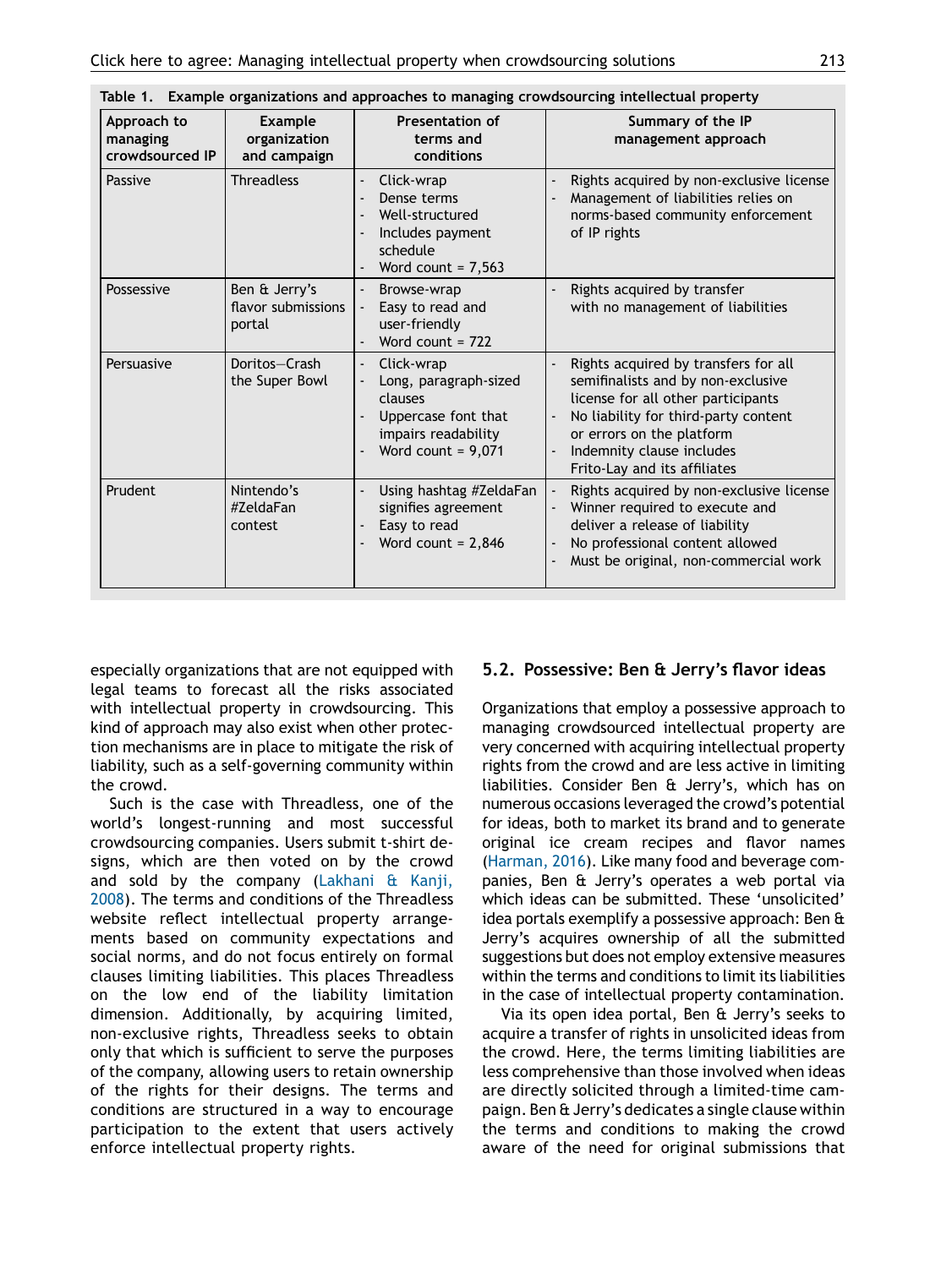are within a crowd member's rights to give to the company. The company does suggest that crowd contributors obtain advice from a lawyer or seek legal protection before they submit suggestions to the company.

On a practical level, Moleskine's experience with crowdsourcing was also possessive, as its terms and conditions were concentrated heavily on acquiring a transfer of rights and less on risk management. The backlash that followed the mismanagement of expectations on social media highlights how important it is to manage the expectations of creative consumers (Berthon, Pitt, [McCarthy,](#page-9-0) & Kates, 2007) that make up an organization's crowd. A purely possessive approach would be ill-suited to the crowdsourcing needs of a business and it is unlikely that a company would employ such a high-risk strategy.

## 5.3. Persuasive: Doritos and its Crash the Super Bowl campaign

Organizations that employ a persuasive approach to managing crowdsourced intellectual property are very concerned with acquiring intellectual property rights from the crowd and are active in limiting liabilities. These firms exhibit a high degree of acquisition and take extensive measures to protect themselves from intellectual property contamination liabilities. The Crash the Super Bowl crowdsourcing contest, held by Frito-Lay brand Doritos, is an example of a persuasive approach. During the decade spanning 2006—2016, Doritos invited amateur filmmakers to produce Doritos advertisements for the chance to win a cash prize and have their commercial featured during the Super Bowl ([Monllos,](#page-9-0) 2015). Over 36,000 entries were submitted in the 10 years the crowdsourcing contest ran ([Robinson-Jacobs,](#page-10-0) 2016). Doritos sought to acquire extensive rights from the crowd by obtaining a nonexclusive license from all participants and a full transfer of ownership from the semifinalists. Terms and conditions of the initiative—over 9,000 words long–—were extremely comprehensive, covering Doritos from almost any conceivable liability and with emphasis placed on the need for original content.

While Crash the Super Bowl proved successful for Frito-Lay, some in the creative community responded less enthusiastically. Over time, the contest attracted professional submissions, raising competitive barriers far beyond what the skilled individual could produce. The company's practices were also criticized by some as cheap and exploitative, reaping the benefits of thousands of contributions while stripping semifinalists—even those

who did not win--of the intellectual property rights to their own creative work.

## 5.4. Prudent: Nintendo

Organizations that employ a prudent approach to managing crowdsourced intellectual property are not concerned with acquiring intellectual property rights from the crowd and are active in limiting liabilities. An example of this approach involves Nintendo Canada, which used social media to launch a campaign with the intention of securing crowd-created content for promotional purposes at select Legend-of-Zelda-inspired symphony concerts [\(Nintendo,](#page-9-0) 2016). Since many of Nintendo's Zelda fans are minors, this kind of contest also brings to the forefront the age-related legal implications of such a campaign. To target this segment of the crowd, Nintendo leveraged Facebook and Twitter to engage its core consumer base and increase brand awareness.

In its terms and conditions, the Nintendo initiative did not state any transfer of ownership; thus, it can be assumed that acquisition of property rights would be reserved only for the winning submission. As such, Nintendo's initiative falls toward the low end of the dimension of rights acquisition. In terms of protection, however, the initiative imposed extensive measures to limit the company's liabilities. In addition to requiring that the winner of the grand prize be the parent or guardian of a minor aged at least 13 years old to enter, Nintendo limited its third-party liabilities by necessitating that brand names, logos, and products be covered up within the submissions. It also limited its liabilities by stipulating that contestants agree to, without limitation, any affidavits and/or license Nintendo might request.

Nintendo'sterms and conditions were written in a way that a 13-year-old could understand. The company also outlined in plain language what form the most common instances of third-party intellectual property contamination could take and clearly told the crowd how to avoid them. However, Nintendo's use of a hashtag as a form of browse-wrap adhesion to bind contestants to its terms and conditions could present issues for the company, especially considering its young audience.

## 6. One size doesn't fit all: Customizing approaches

While there is value in organizations developing and using standard legal templates for each of the intellectual property management approaches in our framework, it is important to ensure that the terms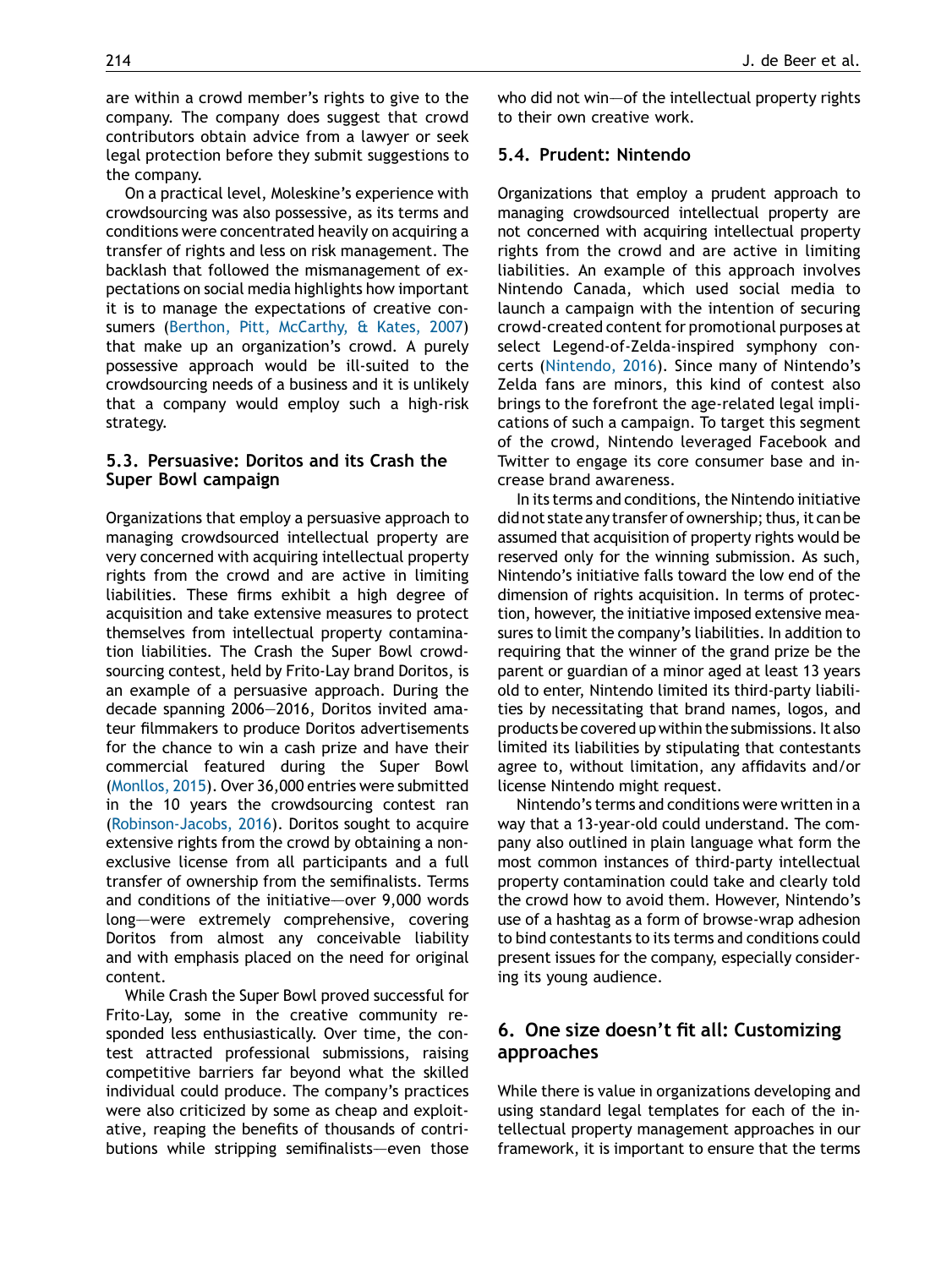and conditions are tailored to suit specific crowdsourcing goals. Consequently, we now discuss criteria and recommendations for tailoring approaches to managing the expectations of the crowd. We also outline the role and benefits of using intermediary organizations to run a crowdsourcing campaign.

#### 6.1. Aligning motivations and rewards

With all the approaches, but especially the possessive and persuasive approaches entailing acquisition of rights, it is important for organizations to offer adequate incentives for people to participate in a crowdsourcing campaign. As participant motivation is linked to participant expectations, understanding why people will join a particular crowdsourcing campaign will shape the approach to managing the intellectual property of submissions.

Participants can be extrinsically motivated, expecting financial rewards that include cash prizes, some share of the value of a winning solution, and other rewards such as job offers, free supplies of the product, and potential recognition and fame. Expectation of a reward will be amplified if participants are unlikely to retain any rights and have to accept all liabilities. Also, the required time, effort, and resources that participants would expend should be reflected in the rewards, recognition, and probability of a crowd member having their solution chosen. It is much more likely that nonwinning contributors who are not compensated will raise intellectual property disputes.

When participants are intrinsically motivated they will typically also expect some pecuniary reward if their solution is acquired for use, but their primary motivation for contributing is to experience the campaign or to test themselves against the crowdsourcing challenge. For example, participants in the crowdsourced science fiction film Star Wreck: In the Pirkinning were driven by the pleasure of helping to create the film and were relatively unconcerned about how their intellectual property was appropriated and used. Similarly, many Threadless participants love the mission and community of the organization, and Threadless is considered to have balanced terms and conditions that are fair to both the company and the crowd [\(Brabham,](#page-9-0) 2010). In these examples, underlying the intrinsic motivation is organizational identification, whereby individuals feel a sense of connection to an organization (Ashforth & Mael, 1989; Mael & [Ashforth,](#page-9-0) [1992](#page-9-0)) that positively affects their willingness to engage in activities for the organization.

Organizations should consider that creative contributions not only consist of intellectual property, but also emotional property [\(Berthon,](#page-9-0) Pitt, [Kietzmann,](#page-9-0) & McCarthy, 2015). While intellectual property encompasses the legal rights to creations of the mind, emotional property ''is the emotional investment in or attachment to creations of the heart and mind'' [\(Berthon](#page-9-0) et al., 2015, p. 46). Most participants will be driven by both extrinsic and intrinsic motivations, and these will be linked to the intellectual and emotional components of their creations. Consequently, the terms and conditions of an intellectual property management approach should ensure that participants' intellectual property is not leveraged at the expense of their emotional property. If a crowd suspects opportunistic profiteering pertaining to its intellectual or emotional property, this can be a strong motivator in withholding information or avoiding participation altogether.

#### 6.2. Let's be clear

Even when effort is taken to detail a mutually beneficial set of terms and conditions, problems can arise if organizations are not clear or forthright in the presentation of this arrangement. Even more dangerous than an obviously exploitative arrangement is an exploitative arrangement that is hidden. A person should be able to find, read, and comprehend intellectual property terms and conditions. It is important that companies attempt to be as transparent as possible and use language that can be understood by the crowd, without sacrificing the legal protection afforded to legally-sound terms and conditions.

If an organization seeks a full transfer of ownership, the terms and conditions must clearly indicate this. Using plain language is recommended. The ramifications of not being clear and transparent and hiding behind a wall of legal jargon can prove detrimental to a brand. Catching the crowd off guard can produce disgruntled individuals who are motivated to take action. It is important that the terms and conditions to which participants agree, as well as the manner in which they agree to them, are easily understood by all parties.

#### 6.3. Consider an intermediary or existing platform

One way in which organizations continue to crowdsource is via crowdsourcing service providers. In employing such a service, the firm itself does not have to deal with all the strategic, logistical, and legal issues connected with a crowdsourcing initiative; rather, legal obligations flow through the third-party provider. Crowdsourcing providers leverage the crowd by running campaigns that are public and open to anyone or by targeting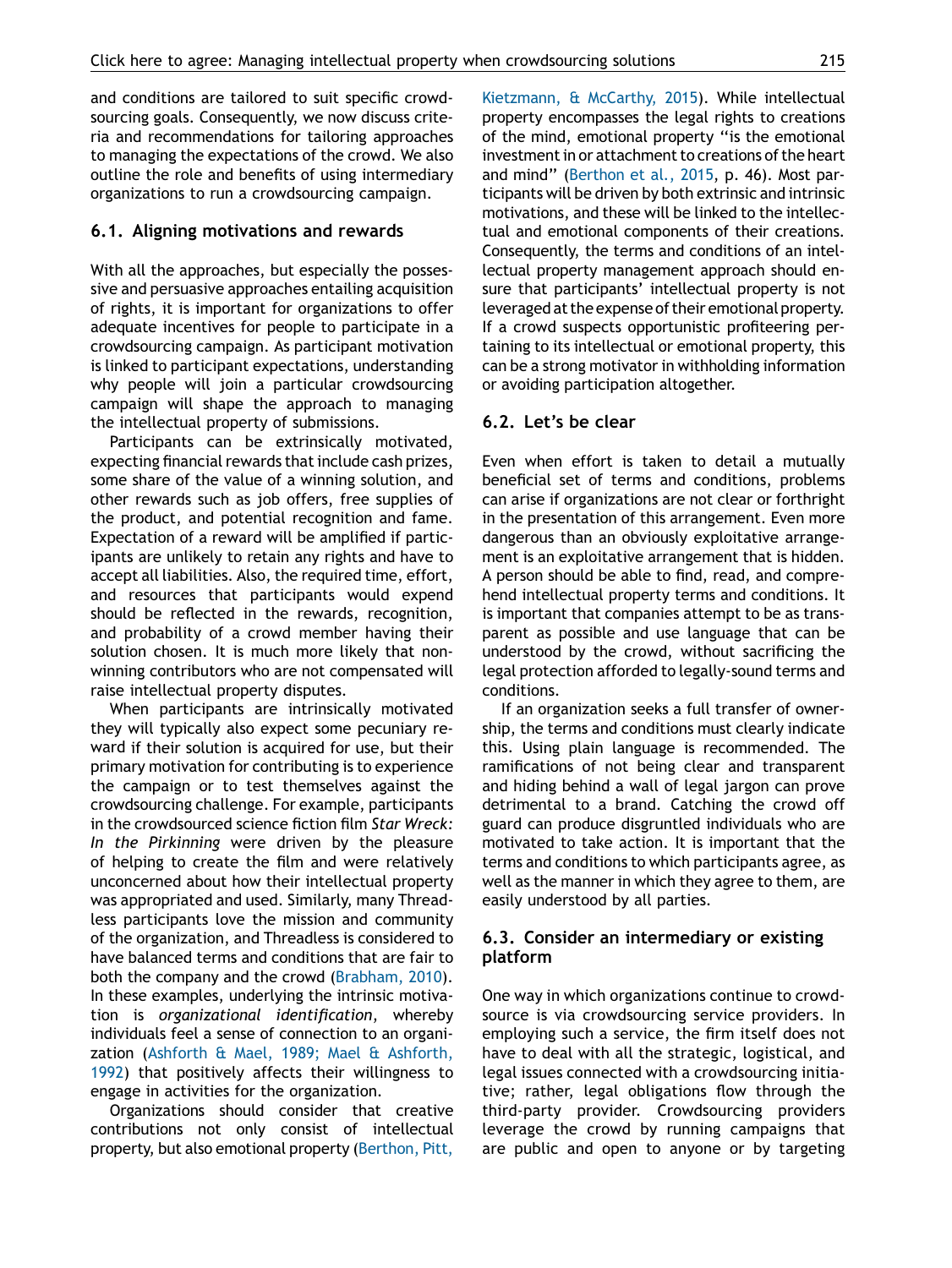<span id="page-9-0"></span>specialized experts working on dedicated, closeddoor projects. An example of the latter involves Unilever, which engaged the crowdsourcing provider eYeka to successfully attract, adapt, and secure approval for crowdsourced intellectual property for use in a Philippines-based advertising campaign (Roth, Pétavy, & Céré, 2015). Tapping crowdsourced content without such approval, known legally as a chain of title, exposes businesses to major legal risks over the ownership of the intellectual property.

Not all platforms provide the same protection, and care should be taken when choosing one. Specialized crowdsourcing providers such as Inno-Centive, NineSigma, eYeka, and Topcoder successfully leverage the aggregate output potential of their users by finding innovative solutions for their clients. InnoCentive acknowledges that management of intellectual property is of paramount importance to its business model. Over 65% of the company's collaborators have a master's degree or Ph.D. and its IP provisions are carefully tailored to the type of challenge (Bonadio & Nichols, 2013).

## 7. Final thoughts

Crowdsourcing is a promising and economical method of harnessing the expertise and skills of a large number of individuals. There are, however, associated risks that should be thought through before engaging a crowd for a solution. In this article, we set out to highlight the importance of understanding the core issues of and rules for managing intellectual property rights when crowdsourcing solutions. We discussed the use of terms and conditions for managing these risks, focusing on two legal issues (acquiring rights and limiting liabilities) and highlighting the importance of managing crowd expectations. In addition, we presented a framework of four approaches and recommendations to manage crowdsourced intellectual property, along with relevant examples. The proffered framework illustrates the legal approaches that organizations can use to manage the value, risks, and effectiveness of crowdsourcing. In the end, a reciprocating relationship emerges. The legal approach to managing crowdsourced intellectual property shapes the crowdsourcing campaign while, at the same time, the campaign shapes the legal approach.

## References

Aitamurto, T., Leiponen, A., & Tee, R. (2011). The promise of idea crowdsourcing: Benefits, contexts, limitations [White paper]. Nokia Ideas Project. Available at [http://www.academia.edu/](http://www.academia.edu/963662/The_Promise_of_Idea_Crowdsourcing_Benefits_Contexts_Limitations) [963662/The\\_Promise\\_of\\_Idea\\_Crowdsourcing\\_Benefits\\_](http://www.academia.edu/963662/The_Promise_of_Idea_Crowdsourcing_Benefits_Contexts_Limitations) [Contexts\\_Limitations](http://www.academia.edu/963662/The_Promise_of_Idea_Crowdsourcing_Benefits_Contexts_Limitations)

- Alexy, O., Criscuolo, P., & Salter, A. (2011). No [soliciting:](http://refhub.elsevier.com/S0007-6813(16)30124-0/sbref0010) Strategies for managing [unsolicited](http://refhub.elsevier.com/S0007-6813(16)30124-0/sbref0010) innovative ideas. California [Management](http://refhub.elsevier.com/S0007-6813(16)30124-0/sbref0010) Review, 54(3), 116—139.
- Ashforth, B. E., & Mael, F. (1989). Social [identity](http://refhub.elsevier.com/S0007-6813(16)30124-0/sbref0015) theory and the [organization.](http://refhub.elsevier.com/S0007-6813(16)30124-0/sbref0015) Academy of Management Review, 14(1), 20—39.
- Berthon, P., Pitt, L. F., Kietzmann, J. H., & McCarthy, I. P. (2015). CGIP: Managing consumer generated [intellectual](http://refhub.elsevier.com/S0007-6813(16)30124-0/sbref0020) property. California [Management](http://refhub.elsevier.com/S0007-6813(16)30124-0/sbref0020) Review, 57(4), 43—62.
- Berthon, P. R., Pitt, L. F., McCarthy, I. P., & Kates, S. M. (2007). When customers get clever: Managerial [approaches](http://refhub.elsevier.com/S0007-6813(16)30124-0/sbref0025) to dealing with creative [consumers.](http://refhub.elsevier.com/S0007-6813(16)30124-0/sbref0025) Business Horizons, 50(1), 39—47.
- Bonadio, S., & Nichols, K. (2013, August 19). InnoCentive solver network passes 300,000 registered members milestone [Press Release]. Retrieved from [https://www.innocentive.com/](https://www.innocentive.com/innocentive-solver-network-passes-300000-registered-members-milestone/) [innocentive-solver-network-passes-300000-registered](https://www.innocentive.com/innocentive-solver-network-passes-300000-registered-members-milestone/)[members-milestone/](https://www.innocentive.com/innocentive-solver-network-passes-300000-registered-members-milestone/)
- Brabham, D. C. (2010). Moving the crowd at [Threadless:](http://refhub.elsevier.com/S0007-6813(16)30124-0/sbref0035) Motivations for participation in a [crowdsourcing](http://refhub.elsevier.com/S0007-6813(16)30124-0/sbref0035) application. Information, [Communication,](http://refhub.elsevier.com/S0007-6813(16)30124-0/sbref0035) and Society, 13(8), 1122—1145.
- Brabham, D. C. (2013). [Crowdsourcing](http://refhub.elsevier.com/S0007-6813(16)30124-0/sbref0040). Cambridge, MA: MIT [Press](http://refhub.elsevier.com/S0007-6813(16)30124-0/sbref0040).
- Franke, N., Keinz, P., & Klausberger, K. (2013). [''Does](http://refhub.elsevier.com/S0007-6813(16)30124-0/sbref0045) this sound like a fair deal?'': Antecedents and [consequences](http://refhub.elsevier.com/S0007-6813(16)30124-0/sbref0045) of fairness [expectations](http://refhub.elsevier.com/S0007-6813(16)30124-0/sbref0045) in the individual's decision to participate in firm innovation. [Organization](http://refhub.elsevier.com/S0007-6813(16)30124-0/sbref0045) Science, 24(5), 1495—1516.
- Harman, K. (2016, February 15). Ben & Jerry's 'Do the World a Flavor' generates new flavor ideas. Retrieved from [https://](https://smbp.uwaterloo.ca/2016/02/ben-jerrys-do-the-world-a-flavor-generates-new-flavor-ideas/) [smbp.uwaterloo.ca/2016/02/ben-jerrys-do-the-world-a](https://smbp.uwaterloo.ca/2016/02/ben-jerrys-do-the-world-a-flavor-generates-new-flavor-ideas/)[flavor-generates-new-flavor-ideas/](https://smbp.uwaterloo.ca/2016/02/ben-jerrys-do-the-world-a-flavor-generates-new-flavor-ideas/)
- Kietzmann, J. H., Hermkens, K., McCarthy, I. P., & Silvestre, B. S. (2011). Social media? Get serious! [Understanding](http://refhub.elsevier.com/S0007-6813(16)30124-0/sbref0055) the functional building blocks of social media. Business [Horizons,](http://refhub.elsevier.com/S0007-6813(16)30124-0/sbref0055) 54(3), [241—251.](http://refhub.elsevier.com/S0007-6813(16)30124-0/sbref0055)
- Lakhani, K. R., & Kanji, Z. (2008). [Threadless:](http://refhub.elsevier.com/S0007-6813(16)30124-0/sbref0060) The business of community [\(Multimedia/Video](http://refhub.elsevier.com/S0007-6813(16)30124-0/sbref0060) Case #608-707). Cambridge, MA: Harvard [Business](http://refhub.elsevier.com/S0007-6813(16)30124-0/sbref0060) School.
- Lessl, M., Bryans, J. S., Richards, D., & Asadullah, K. (2011). Crowd sourcing in drug [discovery.](http://refhub.elsevier.com/S0007-6813(16)30124-0/sbref0065) Nature Reviews Drug Discovery, 10(4), [241—242.](http://refhub.elsevier.com/S0007-6813(16)30124-0/sbref0065)
- Mael, F., & Ashforth, B. E. (1992). Alumni and their alma [mater:](http://refhub.elsevier.com/S0007-6813(16)30124-0/sbref0070) A partial test of the reformulated model of [organizational](http://refhub.elsevier.com/S0007-6813(16)30124-0/sbref0070) identification. Journal of [Organizational](http://refhub.elsevier.com/S0007-6813(16)30124-0/sbref0070) Behavior, 13(2), [103—123](http://refhub.elsevier.com/S0007-6813(16)30124-0/sbref0070).
- Monllos, K. (2015). Doritos is ending its 'Crash the Super Bowl' contest, but not before one last hurrah. Retrieved May 20, 2016, from [http://www.adweek.com/news/advertising](http://www.adweek.com/news/advertising-branding/doritos-ending-its-crash-super-bowl-contest-not-one-last-hurrah-166784)[branding/doritos-ending-its-crash-super-bowl-contest-not](http://www.adweek.com/news/advertising-branding/doritos-ending-its-crash-super-bowl-contest-not-one-last-hurrah-166784)[one-last-hurrah-166784](http://www.adweek.com/news/advertising-branding/doritos-ending-its-crash-super-bowl-contest-not-one-last-hurrah-166784)
- Morozov, E. (2014). To save [everything,](http://refhub.elsevier.com/S0007-6813(16)30124-0/sbref0085) click here: The folly of [technological](http://refhub.elsevier.com/S0007-6813(16)30124-0/sbref0085) solutionism. New York: PublicAffairs.
- Nintendo. (2016, March 15). Are you Canada's biggest Zelda fan? Prove it for a chance to win! Retrieved from [http://www.](http://www.nintendo.com/en_CA/whatsnew/detail/Lj8OXdSfOnGCRoYRPbnoqy5DUVxgxqyP) [nintendo.com/en\\_CA/whatsnew/detail/Lj8OXdSfOnGCRoYR](http://www.nintendo.com/en_CA/whatsnew/detail/Lj8OXdSfOnGCRoYRPbnoqy5DUVxgxqyP) [Pbnoqy5DUVxgxqyP](http://www.nintendo.com/en_CA/whatsnew/detail/Lj8OXdSfOnGCRoYRPbnoqy5DUVxgxqyP)
- Opp, J. (2011, October 25). Betrayed by the brand: How Moleskine made enemies of the people who loved it most. Retrieved from [http://newkind.com/2011/10/25/betrayed-by-the](http://newkind.com/2011/10/25/betrayed-by-the-brand-how-moleskine-made-enemies-of-the-people-who-loved-it-most/)[brand-how-moleskine-made-enemies-of-the-people-who](http://newkind.com/2011/10/25/betrayed-by-the-brand-how-moleskine-made-enemies-of-the-people-who-loved-it-most/)[loved-it-most/](http://newkind.com/2011/10/25/betrayed-by-the-brand-how-moleskine-made-enemies-of-the-people-who-loved-it-most/)
- Pedersen, J., Kocsis, D., Tripathi, A., Tarrell, A., Weerakoon, A., Tahmasbit, N., et al. (2013). Conceptual foundations of crowdsourcing: A review of IS research. In 46th Hawaii International Conference on System Sciences (pp. 579—588). Honolulu, HI: HICSS.